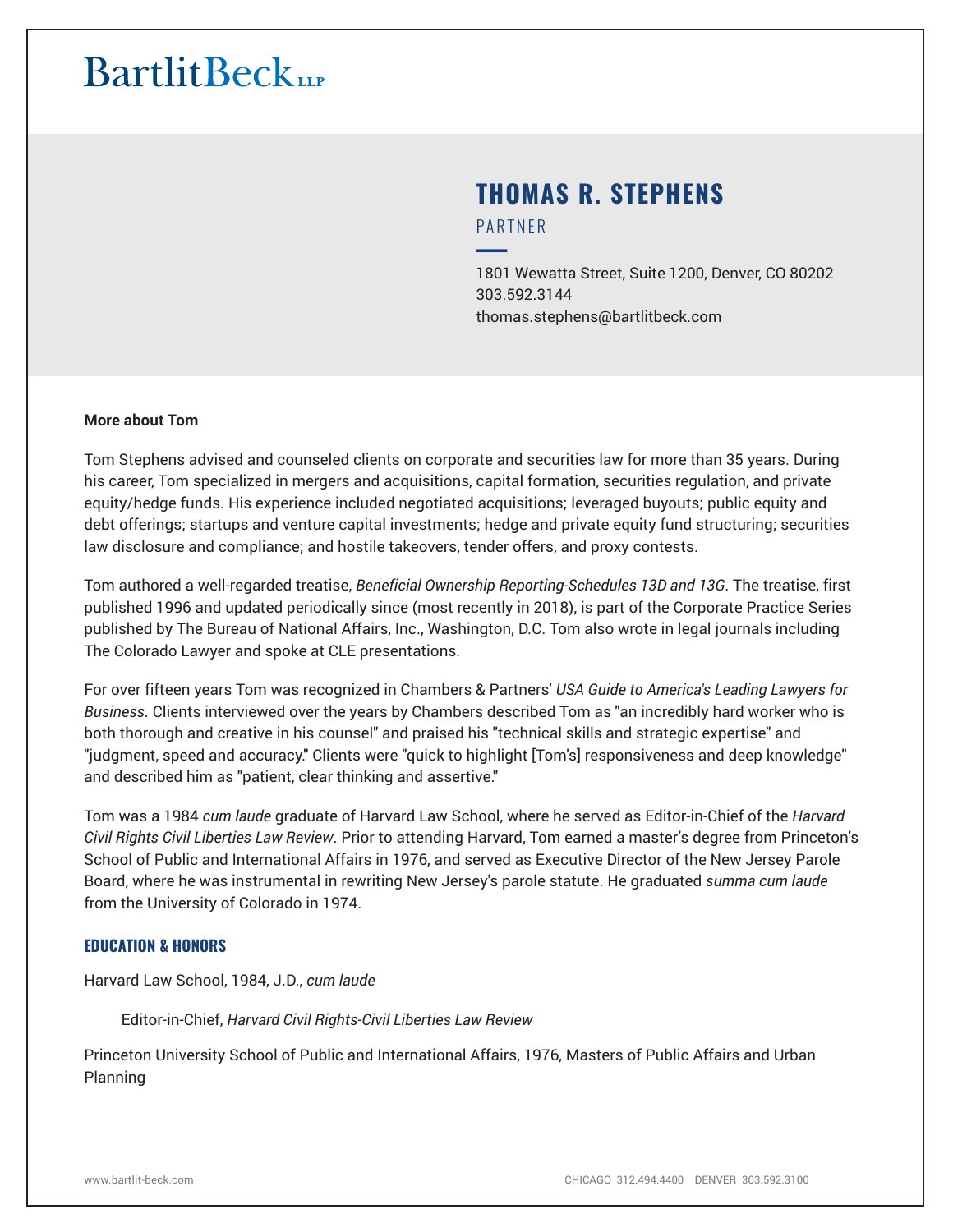THOMAS R. STEPHENS

University of Colorado, 1974, B.A., *summa cum laude*

#### **AWARDS & RECOGNITION**

Phi Beta Kappa

Val B. Fischer Award

Recognized in:

Chambers USA Client's Guide

The Best Lawyers in America (Corporate Law; Mergers and Acquisitions Law)

Colorado SuperLawyers

LexisNexis Martindale-Hubbell as AV® Preeminent Rated™ 5.0 out of 5

### **ADMISSIONS**

Colorado

#### **NOTABLE EXPERIENCE**

**Private equity/hedge fund formation and operations.** Gotham Asset Management (Joel Greenblatt and Rob Goldstein's funds), Platte River Equity, Sessa Capital, Punch Card Capital, Estabrook Absolute Return Fund, Springhouse Capital, Kirkwood Capital, Caburn Capital, North American Premier Properties.

**Joint ventures.** AEXCO Petroleum, Titanium Metals, Amalgamated Sugar Company, American Steel Wool.

**Investments in private equity and hedge funds.** Investments by the Daniels Fund, Cheyenne Capital, The University of San Diego, Gates Capital, Colorado College, the Colorado Public Employees Retirement Association in a variety of alternative investments.

**Initial public offerings.** Company counsel for Celestial Seasonings, Titanium Metals, Gaiam, Real Goods Solar.

**Startups and venture capital.** Company counsel for TransZap, OpenPeak, Radiospire Networks, Eichrom Industries, Impressio Tech.

**Proxy contests and disputed takeovers.** Sessa Capital (proxy contest against incumbent directors of Ashford Hospitality Prime, Inc.); Stewart R. Horejsi (closed-end mutual funds *–* Neuberger Berman Real Estate Income, First Financial, USLIFE Income, and Preferred Income Management); Cortech (management defense to hostile proxy contest); Punch Card Capital, Arnhold and S. Bleichroeder Advisers, and Duma Master Fund (stock purchase agreements with Companhia de Bebidas das Américas – AmBev in connection with Ambev's tender for shares of Quilmes Industrial (Quinsa), Société Anonyme).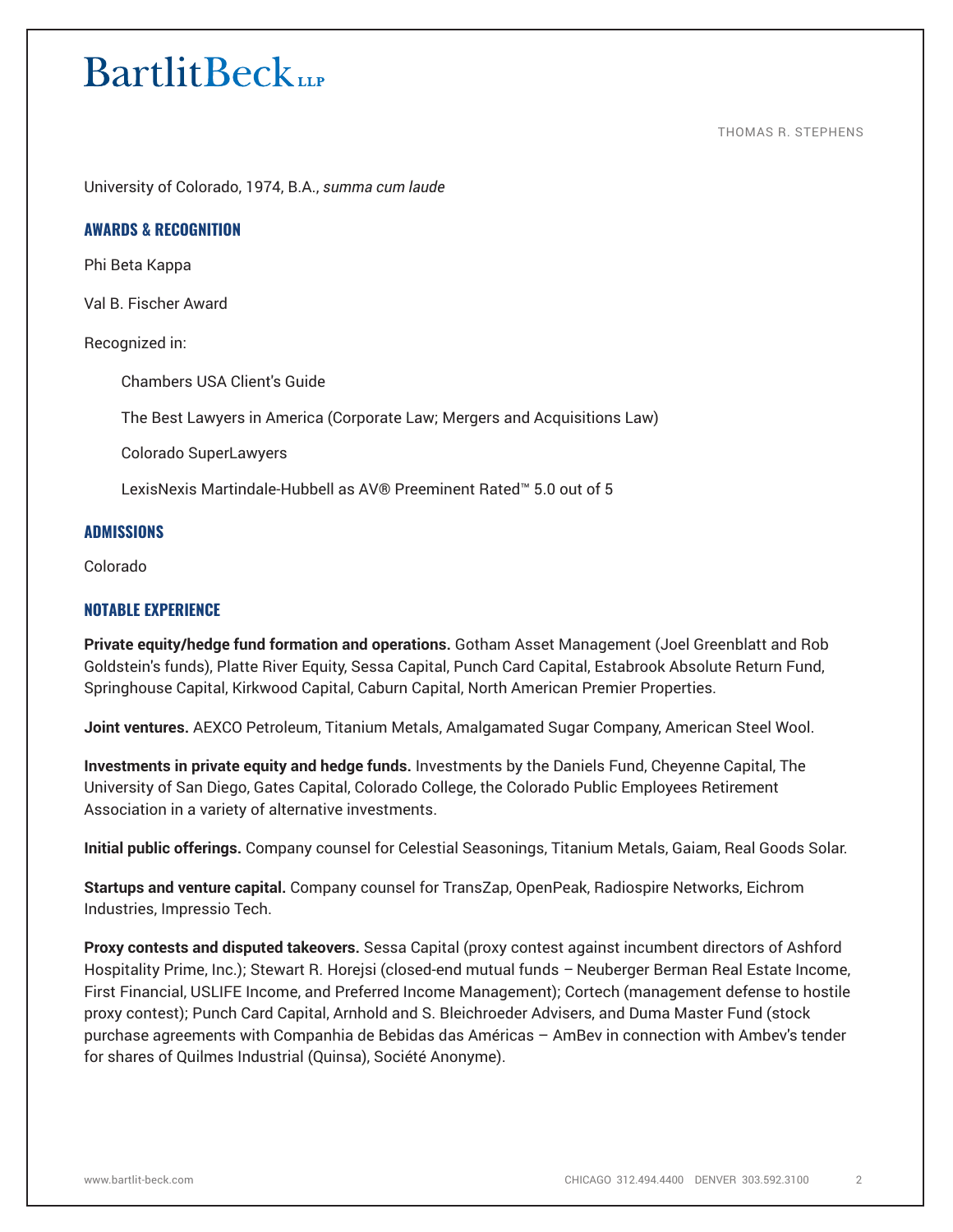THOMAS R. STEPHENS

### **Significant mergers and acquisitions.**

#### *Manufacturing*

**Clements National**: Sale (connector manufacturer) to Winchester Electronics Corporation/Audax Private Equity.

**Compx International**: Acquisitions of Chicago Lock Company (hardware) and Thomas Regout Holding N. V., (a Dutch manufacturer of hardware and drawer slides).

**Kentek Information Systems**: Leveraged public company buyout (management of printer manufacturer) by management.

#### *Consumer Products*

**Celestial Seasonings**: Public company merger with Hain Food Group (now Hain Celestial Group).

**Dover Saddlery, Inc.**: Public company sale (equestrian products retailer) to Webster Capital.

**Estes-Cox**: Leveraged acquisition (manufacturer of model rockets) by management, and the later sale of the company to Hobbico.

**Real Goods Solar**: Acquisitions of Alteris Renewables and Regrid Power (solar installers).

### *Technology*

**Aavid Thermal Products**: Sale of company (thermal management solutions for electronics) to Nautic Partners, LLC.

**Fluent**: Sale of company (fluid dynamics software) to ANSYS.

**Stratos International**: Sale of public company (designer/manufacturer of interconnect components and subsystems) to Emerson Electric Company; represented Sterling Holding Company (connector manufacturer) in its earlier merger with Stratos.

**Willis Stein & Partners**: Leveraged public company acquisition of Aavid Thermal Technologies (thermal management manufacturer for electronics).

#### *Energy*

**Tejas Gas**: Merger (midstream energy company) with Shell Oil Company (\$1.45 billion).

**TransZap**: Sale of company (oil and gas industry SaaS provider) to Accel-KKR, a private equity firm.

#### *Natural Resources*

**Titanium Metals Corporation**: Acquisitions of Wyman-Gordon (titanium melting operations), Loterios, S.p. A. (Italian titanium company), and Axel Johnson Metals (titanium melting and scrap assets).